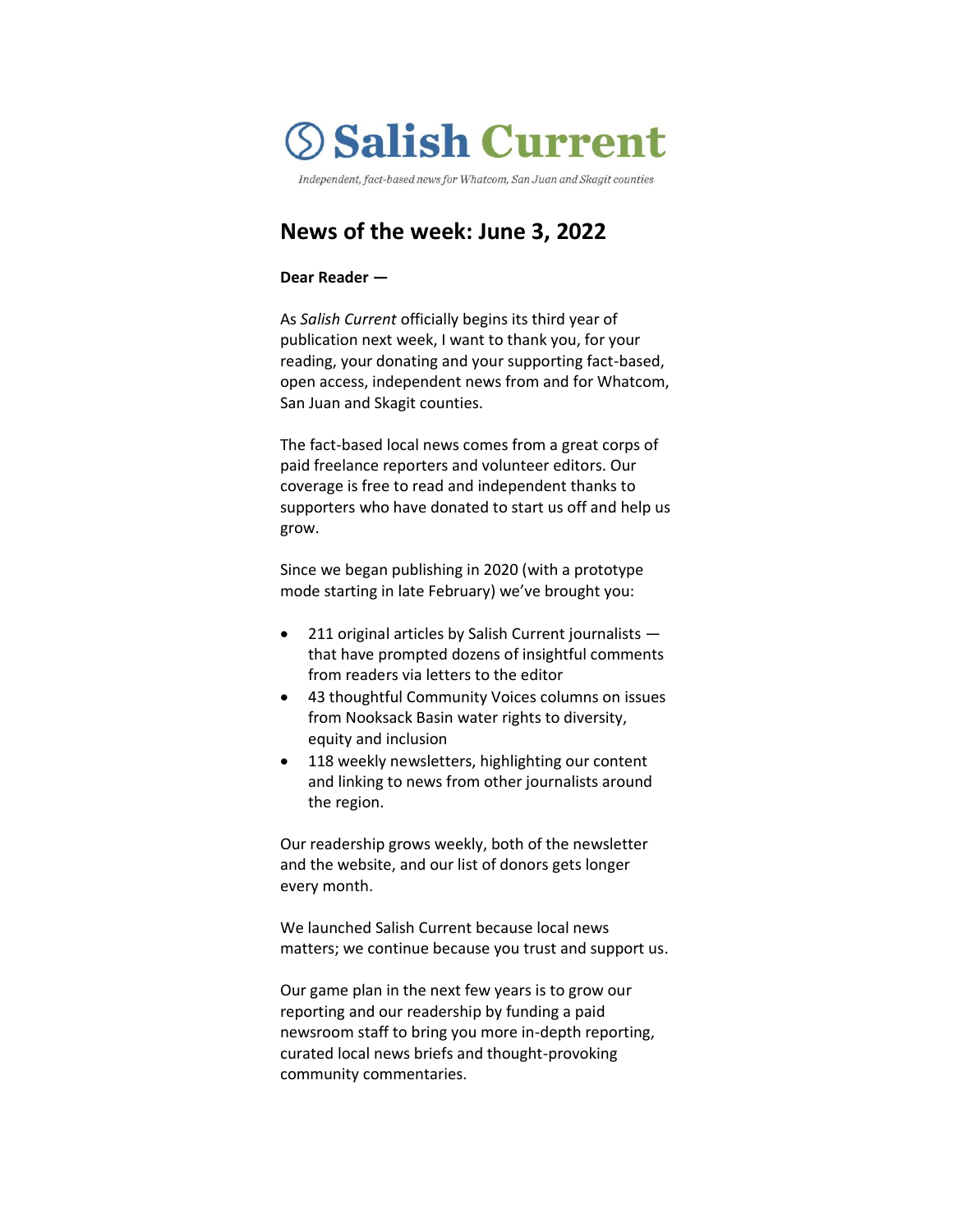*Salish Current* is a news product. It also is an idea, a concept of how news can be written and delivered as a public resource, as a community good supported by the community it serves.

At *Salish Current*, we rely on donations from individuals to help cover the cost of the journalism we produce. Because of this, we are constantly reminded of who we serve: readers like you.

There's never a bad time to support journalism that strengthens our local democracy. If you like what we are doing, please consider being a *[Salish Current](https://salish-current.org/donate)* donor.

Thank you!

**— Amy Nelson, Publisher**

Looking for more news? Check here:

[Salish Sea News Week in Review 6/3/22:](https://bit.ly/3zcDkF7) Egg Friday, lithium water, recreation, salmon hatcheries, stuck red barge, green crab, orca month, J59, vessel slow zones, beating oil, Lolita

## **News from the** *Salish Current*

# **[Retail theft surge prompts varied](https://salish-current.org/2022/06/03/retail-theft-surge-prompts-varied-responses/)  [responses](https://salish-current.org/2022/06/03/retail-theft-surge-prompts-varied-responses/)**



*The presence of security guards in local businesses does not necessarily increase the sense of security on the part of customers, and in fact makes some feel less safe. As retailers respond to increases in theft and burglaries with security guards, some local* 

*residents suggest there are better ways to address the problem.*

**By Matt Benoit** — As the presence of security guards grows in response to increased retail theft, some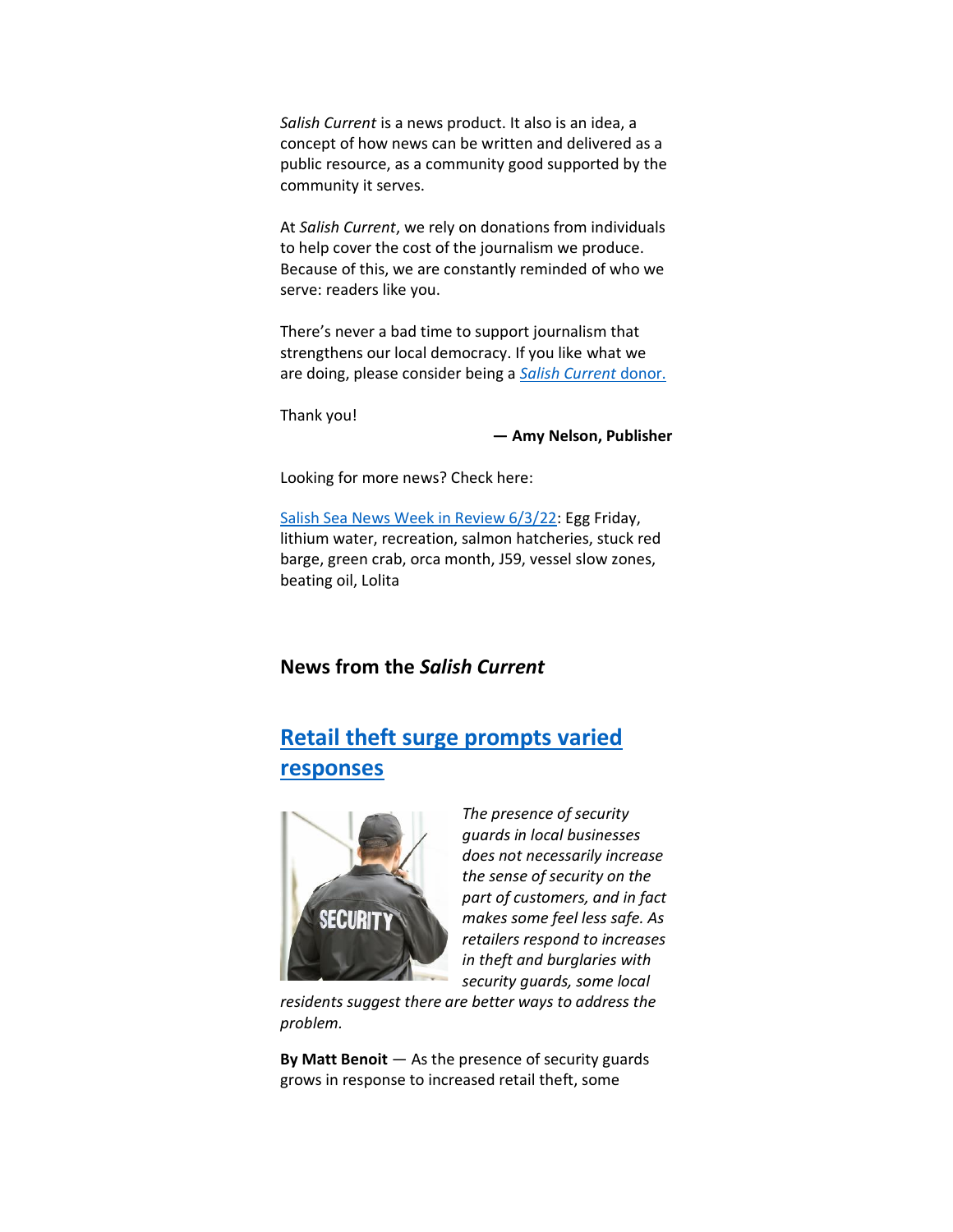residents say de-escalation is a better strategy. (Read [more.](https://salish-current.org/2022/06/03/retail-theft-surge-prompts-varied-responses/))

## **[Community Voices / Hope on the](https://salish-current.org/2022/06/02/hope-on-the-horizon/)  [horizon](https://salish-current.org/2022/06/02/hope-on-the-horizon/)**



*A dog named Mouse provides company and comfort for a woman currently living out of an RV. Community Voices contributor John Dunne shares her difficult story.*

**By John Dunne** — Despite a

difficult start to a difficult life, a woman in her 60s looks forward to finding housing — and reconnecting with family. [\(Read more.](https://salish-current.org/2022/06/02/hope-on-the-horizon/))

## **[Letters to the Editor](https://salish-current.org/letters-to-the-editor/)**

• Thomas Goetzl: "Some thoughts on the gun violence most recently witnessed in Uvalde, Texas*"*

**Salish Current affirms its commitment to work for truth, justice, equity and healing for all people. #SayTheirNames #BlackLivesMatter #NoJusticeNoPeace**

### **News from around the region**

#### **Health and Safety**

Ticks. An interactiv[e map](https://maps.bccdc.ca/Lyme/) issued by the B.C. Centre for Disease Control shows high-risk areas for ticks. *[\(CBC\)](https://www.cbc.ca/news/canada/british-columbia/bccdc-lyme-disease-map-1.6468200)*

COVID-19 Community Health Levels:

- [Whatcom County Community Level Health Risk:](https://covidactnow.org/us/washington-wa/county/whatcom_county/?s=32682088) Medium
- [San Juan County Community Level Health Risk:](https://covidactnow.org/us/washington-wa/county/san_juan_county/?s=32682088) Low
- [Skagit County Community Level Health Risk:](https://covidactnow.org/us/washington-wa/county/skagit_county/?s=32682088) Low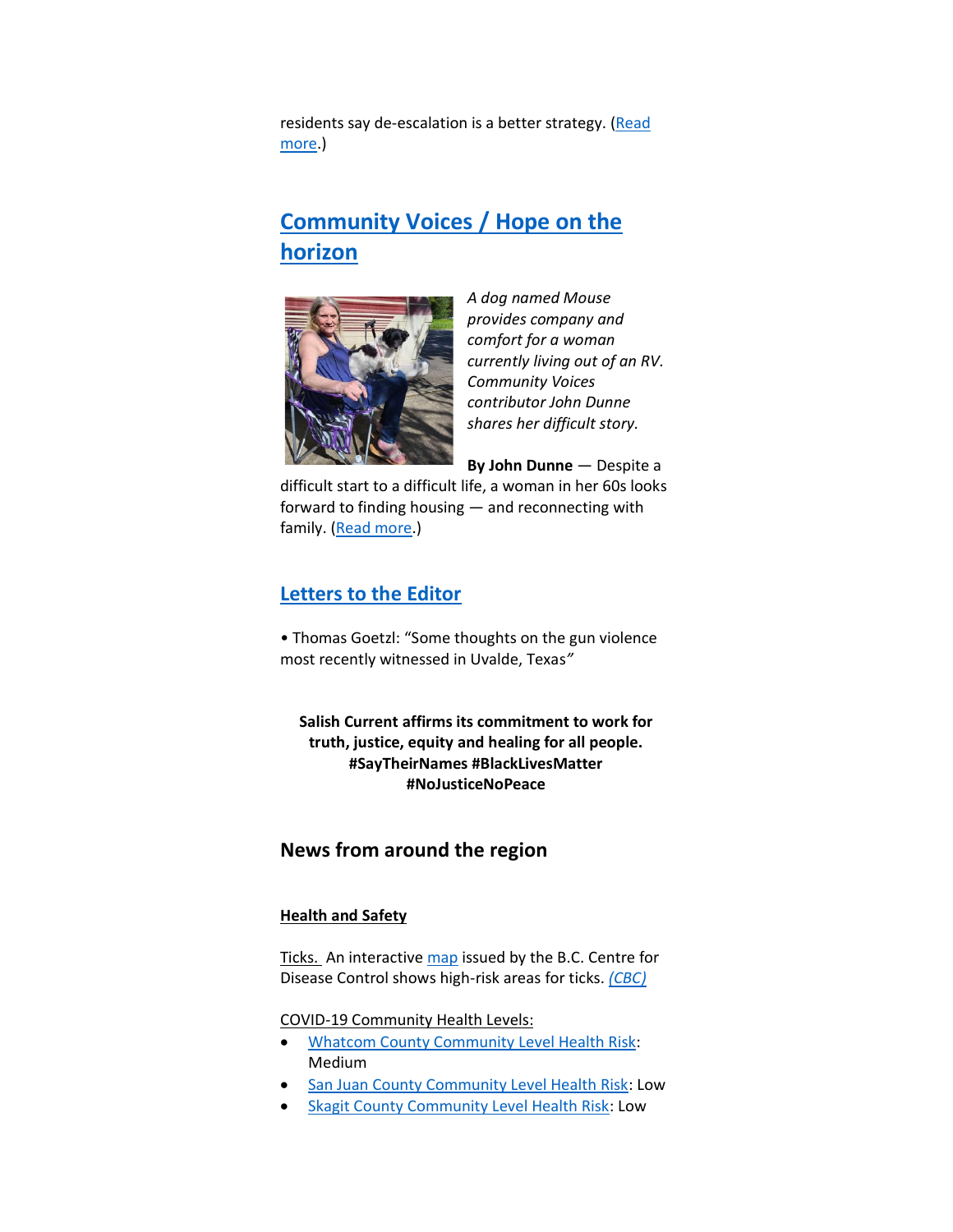#### **Education**

Erin Duez is the new principal at Anacortes High School. She replaces Principal Daniel Williams, who resigned earlier this year. (*[Anacortes American\)](https://www.goskagit.com/anacortes/news/school-district-names-erin-duez-new-principal-at-anacortes-high-school/article_071daaa8-dd2b-11ec-9634-fbc6378f8094.html)* Colette Roche is the new principal at Mount Vernon High School and will take over for interim Principal Bill Nutting on July 1. (*[Skagtt Valley Herald/paywall](https://www.goskagit.com/news/education/new-principal-hired-for-mount-vernon-high-school/article_6a504332-3977-5bce-afc2-4973a69a9d7b.html)*)

#### **Government**

#### **San Juan County**

The council will meet on June 7. [Agenda items](https://media.avcaptureall.cloud/meeting/c076ed09-48b3-4c1b-88cf-250b913a21f9) include:

- Discussion: Seismic Assessment Report, San Juan County Courthouse
- Discussion: 2022 Planning Commission docket briefing
- Discussion: Affordable Housing Grants
- Discussion/Action: Code of Conduct –Resolution Re-Adopting Code of Conduct

#### City of Bellingham

The council will meet on June 6. [Agenda items](https://meetings.cob.org/Meetings/ViewMeeting?id=2698&doctype=1) include:

- Introduction of Rebecca Mertzig as Chief of Police.
- Public Works and Natural Resources Committee: Resolution to approve the 2023-2028 Transportation Improvement Program (TIP) Staff [memo.](https://meetings.cob.org/Documents/ViewDocument/Staff%20Memo%20for%20AB%2023367.pdf?meetingId=2698&documentType=Agenda&itemId=24609&publishId=26003&isSection=false)
- Parks and Recreation Committee: Status Update on Parks and Recreation Projects. [Presentation.](https://meetings.cob.org/Documents/ViewDocument/Attachment%20-%20PRESENTATION%20-%20AB_%2023369.pdf?meetingId=2698&documentType=Agenda&itemId=24603&publishId=26013&isSection=false)
- Committee of the Whole: An ordinance amending the 2021-2022 biennial budget increasing expenditures related to a bridge loan to preserve affordable housing. [Staff memo.](https://meetings.cob.org/Documents/ViewDocument/Staff%20Memo%20for%20AB%2023370.pdf?meetingId=2698&documentType=Agenda&itemId=24604&publishId=26015&isSection=false)
- Presentation of Draft Climate Action Fund Resolution. [Staff memo.](https://meetings.cob.org/Documents/ViewDocument/Attachment%20-%20STAFF%20REPORT%20-%20AB_%2023373.pdf?meetingId=2698&documentType=Agenda&itemId=24606&publishId=26024&isSection=false) [Presentation.](https://meetings.cob.org/Documents/ViewDocument/Attachment%20-%20CAF_PRESENTATION%20-%20AB_%2023373.pdf?meetingId=2698&documentType=Agenda&itemId=24606&publishId=26026&isSection=false) [Resolution.](https://meetings.cob.org/Documents/ViewDocument/Attachment%20-%20CAF_DRAFT%20RESOLUTION%20-%20AB_%2023373.pdf?meetingId=2698&documentType=Agenda&itemId=24606&publishId=26025&isSection=false)
- Consideration of an ordinance establishing a Shelter Protection Area immediately adjacent to the proposed interim housing facility located at 910 West Holly Street. [Ordinanc](https://meetings.cob.org/Documents/ViewDocument/Attachment%20-%20ORDINANCE%20-%20AB_%2023371.pdf?meetingId=2698&documentType=Agenda&itemId=24607&publishId=26028&isSection=false)e. (See also: "Not in their backyard — or anyone else's "(*[CDN\)](https://www.cascadiadaily.com/news/2022/jun/02/not-in-their-backyard-or-anyone-elses)* )

The council will meet again on June 26.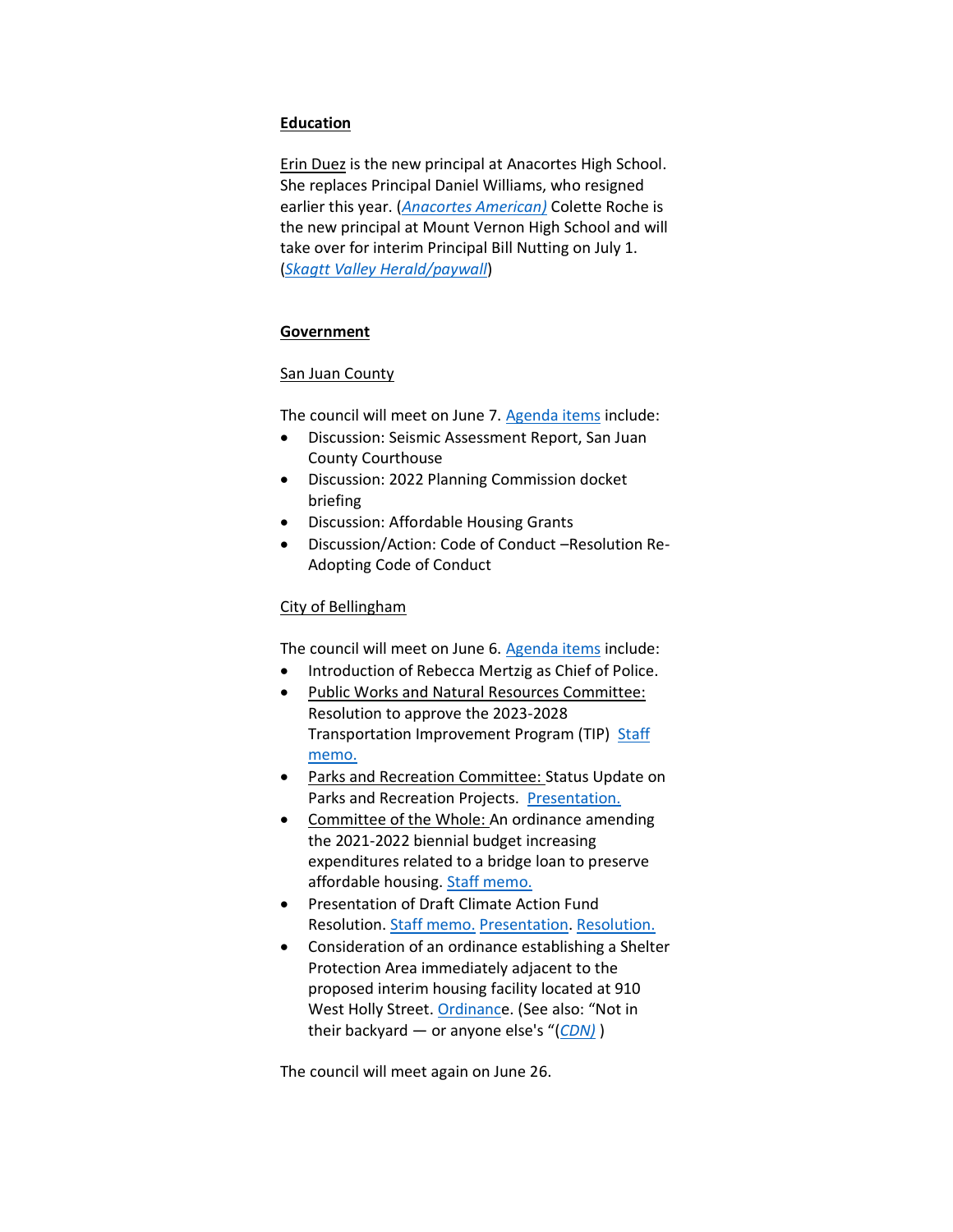#### Whatcom County

The council will meet on June 7. [Agenda items](https://whatcom.legistar.com/View.ashx?M=A&ID=899909&GUID=872C0FF3-E9BE-428C-B922-ED75321BDDFD) include:

- Public hearing: Ordinance providing for the submission of a proposition to the qualified electors of Whatcom County authorizing the County to lift the limit on regular property taxes under Chapter 84.55 RCW for the purpose of funding for childcare, early learning programs, and increased support for vulnerable children. [Ordinance.](https://whatcom.legistar.com/View.ashx?M=F&ID=10918708&GUID=58AD7E23-683F-4145-8535-D7D14FDD0F5B)
- Other Actions: Request authorization for the County Executive to enter into a contract between Whatcom County and Pyramid Communications for public communications for the Incarceration Prevention and Reduction Task Force in the amount of \$88,800. [Staff memo.](https://whatcom.legistar.com/View.ashx?M=F&ID=10926984&GUID=4E727B8F-3E07-4650-A5D4-10BAEE99689A)

The council will meet again on June 21.

#### Port of Bellingham

The commission will meet on June 7. [Agenda items](https://www.portofbellingham.com/AgendaCenter/ViewFile/Agenda/_06072022-516) include:

#### Consent agenda:

- Motion authorizing the Executive Director to enter into a Personal Services Agreement with Makers Architecture and Urban Design fo[r Phase 1](https://www.portofbellingham.com/DocumentCenter/View/11606/B) of a Waterfront District Marine Trades Area Master Plan with a total contract amount of \$71,219 and amend Capital Budget 215-880-1900 by \$10,000 for a total budget amount of \$235,000.
- Authorize the Executive Director to enter into a new Remedial Action Grant [agreement](https://www.portofbellingham.com/DocumentCenter/View/11593/C) with the Department of Ecology for the Whatcom Waterway site to provide \$1,340,000 in State funding toward site cleanup.
- Authorize the Executive Director to enter into a new Remedial Action Grant [agreement](https://www.portofbellingham.com/DocumentCenter/View/11594/D) with the Department of Ecology for the I & J Waterway site to provide \$320,000 in State funding toward site cleanup.

#### Action items:

• Approve a motion authorizing the Executive Director to execute a Personal Services Agreement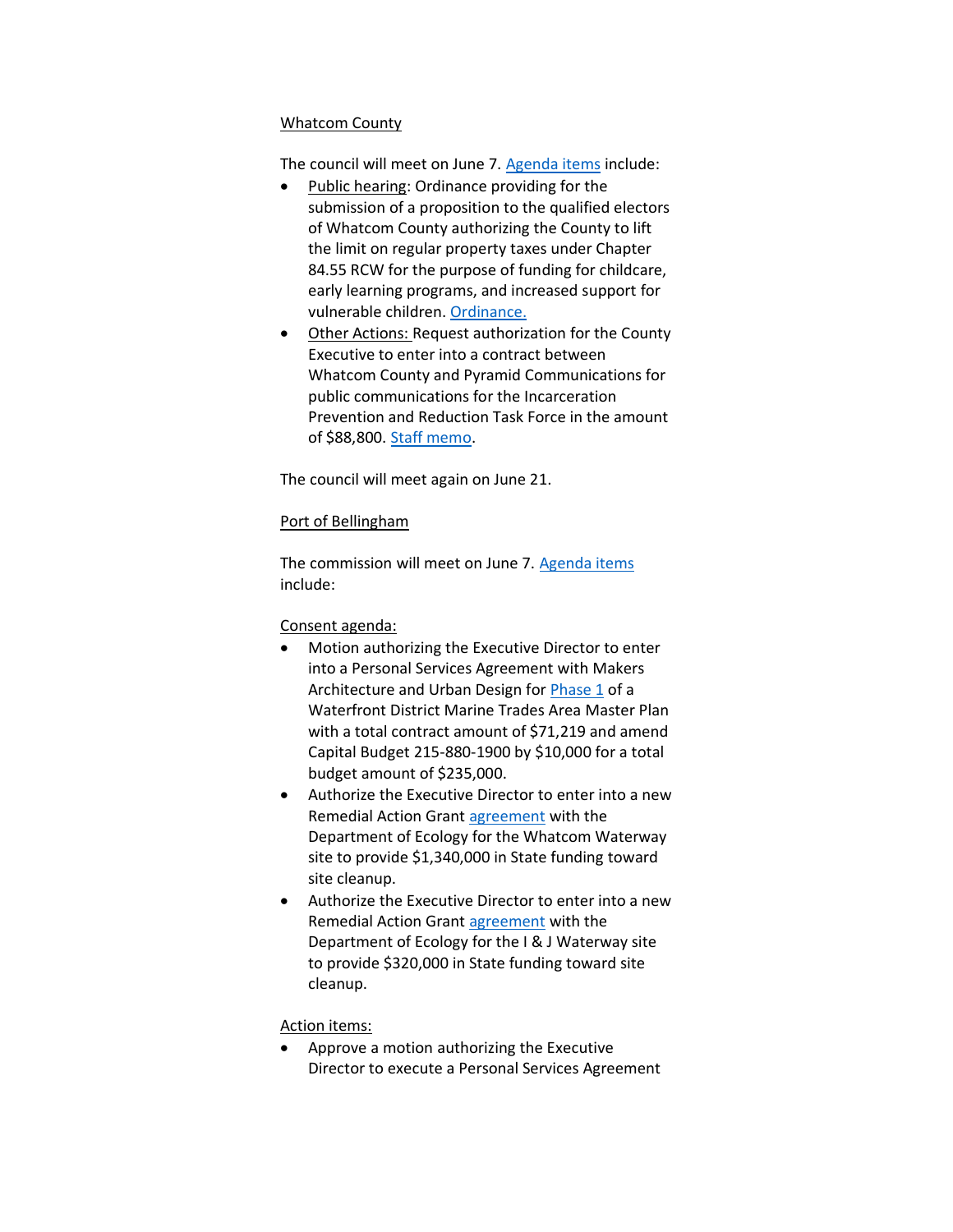with FLO Analytics to conduct an expansion of the I5 corridor infrastructure and utility [study.](https://www.portofbellingham.com/DocumentCenter/View/11598/1)

The commission will meet again on June 21.

#### **Nature**

J-Pod. The Center for Whale Research captured some awesome photos in a J-Pod encounter. (*[Orcasonian\)](https://theorcasonian.com/cwr-captured-some-awesome-images-in-latest-jpod-encounter/)*

Orca Month. June is Orca Month and the state has a [website](https://www.orca.wa.gov/) dedicated to saving the endangered Southern Resident orcas. (*[Skagit Valley Herald/paywall\)](https://www.goskagit.com/townnews/marine_biology/washington-launches-website-dedicated-to-orcas-of-the-salish-sea/article_2faf8960-e135-11ec-af83-6b7239a76157.html)*

Salmon hatcheries. In a weeklong series, "The Paradox of Salmon Hatcheries," reporters detail how the golden dream of hatcheries was to make more fish but that the reality is much more complicated. (*[Hakai Magazine\)](https://hakaimagazine.com/features/the-paradox-of-salmon-hatcheries/)*

Abalone. Since 2009, more than 40,000 juvenile pinto abalone have been released at 21 sites in the San Juan Archipelago in an effort to recover the population of the native species. (*[Crosscut\)](https://crosscut.com/environment/2022/05/photo-essay-quest-help-tiny-abalone-survive)*

Heronry. The City of Bellingham's \$768,000, 1.43-acre land purchase will preserve the Post Point great blue heron colony's nesting site but land protections will expire if the herons do not return to nest for three consecutive years, according to a conservation easement underwritten by the Whatcom Land Trust. (*[CDN\)](https://www.cascadiadaily.com/news/2022/may/31/blue-heron-colony-land-buffer-conservation-easement-not-in-perpetuity/)*

#### **Business**

Maritime award. Working Waterfront Coalition member Debbie Granger received the Seattle Propeller Club's 2022 Puget Sound Maritime Achievement Award for her contributions to the local maritime community. Granger is one of three women to be honored with the award since it began in 1951. (*[The Northern Light\)](https://www.thenorthernlight.com/stories/debbie-granger-awarded-2022-puget-sound-maritime-achievement-award,20150)*

Farmworker housing. Tony Wisdom, owner of Skagit Valley Farms, proposes that old farm buildings be repurposed into housing to meet the needs of local farmworkers. (*[Skagit Valley Herald/paywall\)](https://www.goskagit.com/growskagit/skagit-county-farmer-pitches-way-to-increase-farmworker-housing/article_fc7518bf-ccdd-56d2-a2b3-d49f5a084890.html)*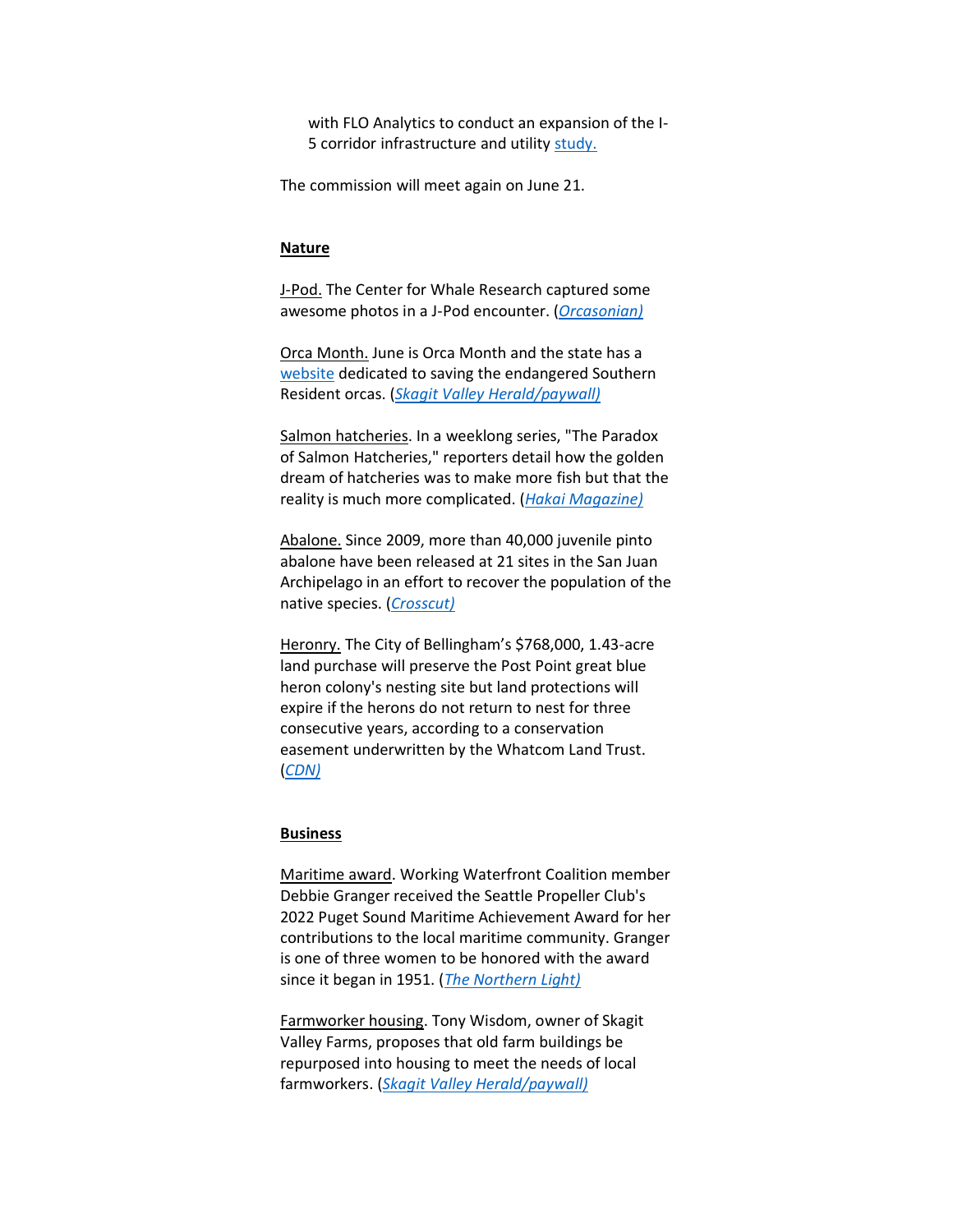Nooksack water. Continued collaboration among all user groups of Nooksack River water would be better than adjudication, said Whatcom County Farmers officials Dillon Honcoop and Fred Likkel at a Solving Whatcom's Water Crisis public event on May 25. The problem isn't a water shortage problem but a water management problem that could be addressed by dredging in a side channel of the Nooksack River at Everson. (*[Lynden Tribune/paywall\)](https://www.lyndentribune.com/news/whatcom-s-water-problems-are-solvable/article_e845fec2-ddd0-11ec-a8ba-2300c9050cbe.html)*

Tribe economy. Washington Tribes contributed \$5.6 billion in 2020 in gross state product and employed one in every 86 Washingtonians, according to the latest economic and community benefits report from the Washington Indian Gaming Association. (*[Bellngham](https://www.bellinghamherald.com/news/state/washington/article261793687.html)  [Herald/paywall\)](https://www.bellinghamherald.com/news/state/washington/article261793687.html)*

Student art. Local Bellingham businesses provide a venue for Western Washington University students to display their art. (*[The Front](https://www.westernfrontonline.com/article/2022/06/wwu-artists-and-shops)*)

#### **Commentary**

Biodiversity. State Senator Liz Lovelett (D-40) writes, "While many states are doing what they can to safeguard biodiversity for future generations, we need the federal government to partner with us in creating a comprehensive, national solution. That's why I've joined 365 state legislators from across the country to call for a unified governmental approach toward preserving our country's natural environments with the creation of a National Biodiversity Strategy." (*[Seattle Times/Opinion\)](https://www.seattletimes.com/opinion/u-s-needs-a-national-biodiversity-strategy-to-protect-plants-animals/)*

#### **Community**

Homeless shelter. A hearing examiner on June 8 will [hear](https://iframe.cob.org/gov/dept/hearing/Lists/materials/Attachments/376/AGENDA%206-8-22%20(virtual).pdf) arguments from proponents and opponents of Lighthouse Mission Ministries' plans to build a five-story homeless shelter for 400 residents on West Holly Street in Bellingham's Old Town. (*[CDN\)](https://www.cascadiadaily.com/news/2022/jun/02/not-in-their-backyard-or-anyone-elses/)*

Blaine developments. Cascade Engineering Group and Harbor Custom Development (HCD) met with community members May 25 about Inverness, a Semiahmoo subdivision of 88 single-family and townhomes on 37 acres. HCD is also developing the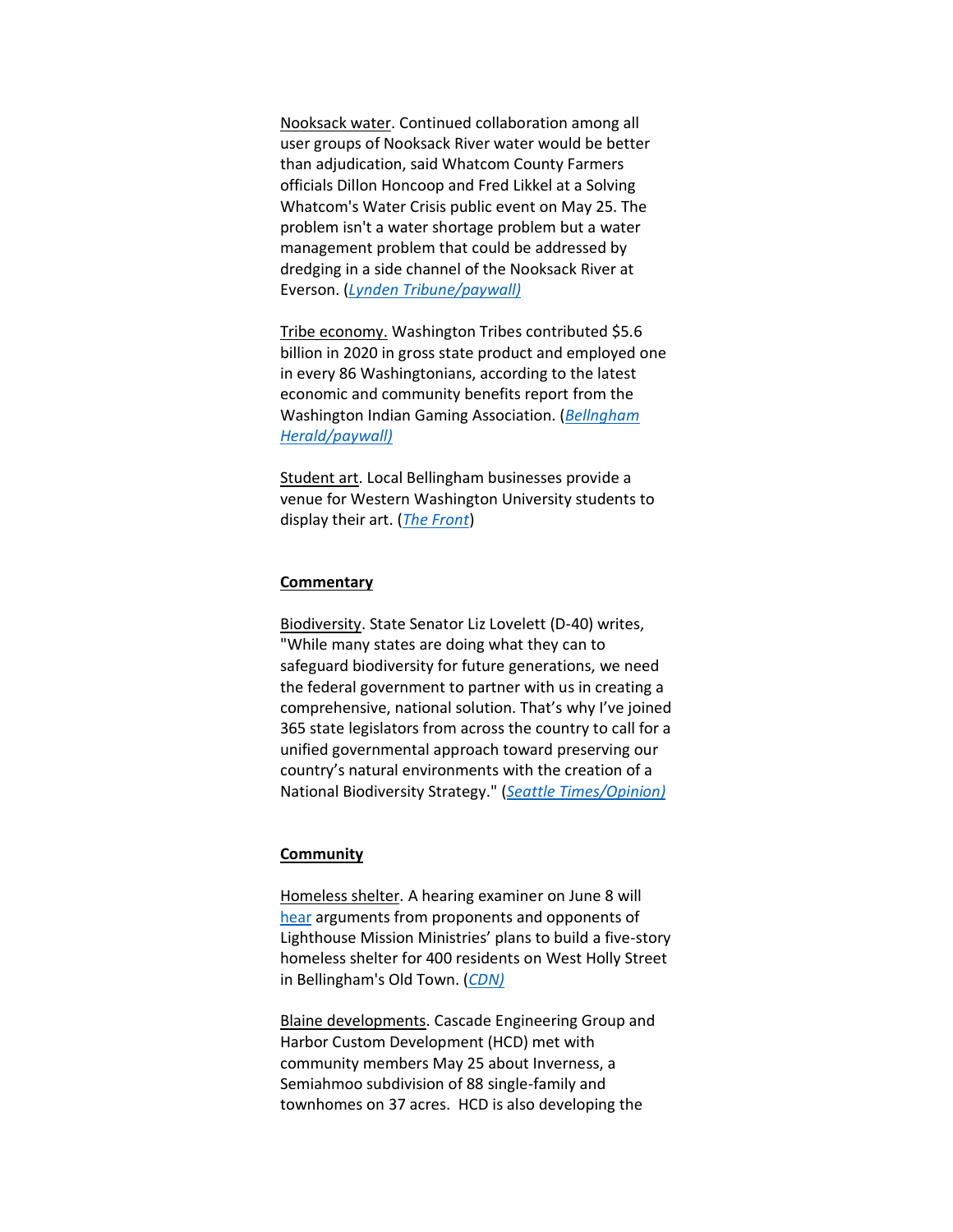400-unit Horizon at Semiahmoo subdivision across the parkway from Inverness, and is in contract to purchase Grandis Pond, an upcoming 1,000-unit east Blaine neighborhood. *[\(The Northern Light\)](https://www.thenorthernlight.com/stories/inverness-developers-host-community-meeting,20160?)*

Docket items. Skagit County commissioners will decide June 14 which planning docket items such as saltwater intrusion on Guemes Island and fully contained communities will be analyzed in the coming year. (*[Skagit Valley Herald/paywall\)](https://www.goskagit.com/news/local_news/skagit-county-board-of-commissioners-hears-from-comp-plan-petitioners/article_e1f1608f-0579-57d0-a2be-e54a30f3fa93.html)*

Celebrating Juneteenth, a production of the Juneteenth Video Project, will be launched on June 13 and made available to K-12 schools in Whatcom County as well as to the community to deepen understanding of the celebratory holiday. [\(Connect Ferndale/Ferndale](https://www.whatcomtalk.com/2022/05/20/connect-ferndale-launches-juneteenth-video-project/)  [Community Services\)](https://www.whatcomtalk.com/2022/05/20/connect-ferndale-launches-juneteenth-video-project/)

Flo Simon. Bellingham Police Chief Flo Simon retired on June 1 after nearly 33 years of service. [\(City of](https://cob.org/news/2022/chief-flo-simon-to-retire-after-more-than-32-years-of-law-enforcement-service)  [Bellingham\)](https://cob.org/news/2022/chief-flo-simon-to-retire-after-more-than-32-years-of-law-enforcement-service)

*[Snee-nee-chum,](https://nooksacktribe.org/newsletters/)* the Nocksack Indian Tribe's newsletter, is back in publication under the new editorship of Kimberly Cauvel. *[Squol Quol,](https://www.squolquol.com/)* the Lummi Nation's newsletter is online as well.

Blaine's city manager Michael Jones resigned on June 1 after 15 years working for the city of Blaine, and will become county administrator for Island County. (*[The](https://www.thenorthernlight.com/stories/blaine-city-manager-michael-jones-resigns,20165?)  [Northern Light\)](https://www.thenorthernlight.com/stories/blaine-city-manager-michael-jones-resigns,20165?)*

"Ghost fields." Once upon a time, none of Bellingham's current baseball venues existed, and residents filled places long since erased from the map. Here are some noteworthy ballparks of Bellingham's past. (*[Whatcom](https://www.whatcomtalk.com/2022/04/28/a-look-back-at-the-ghost-fields-of-bellingham-baseball/)  [Talk\)](https://www.whatcomtalk.com/2022/04/28/a-look-back-at-the-ghost-fields-of-bellingham-baseball/)*

#### **Arts and Leisure**

"Alaska's Great Race" is film about Susan Butcher and her dog team at the 1985 Iditarod, the most demanding sled dog race of all from Anchorage to Nome. Virtual showings begin June 3. (Friday Harbor Film Festival's Director's Choice[\) Tickets.](https://watch.eventive.org/fhff-director-series/play/62620054246773004c476887)